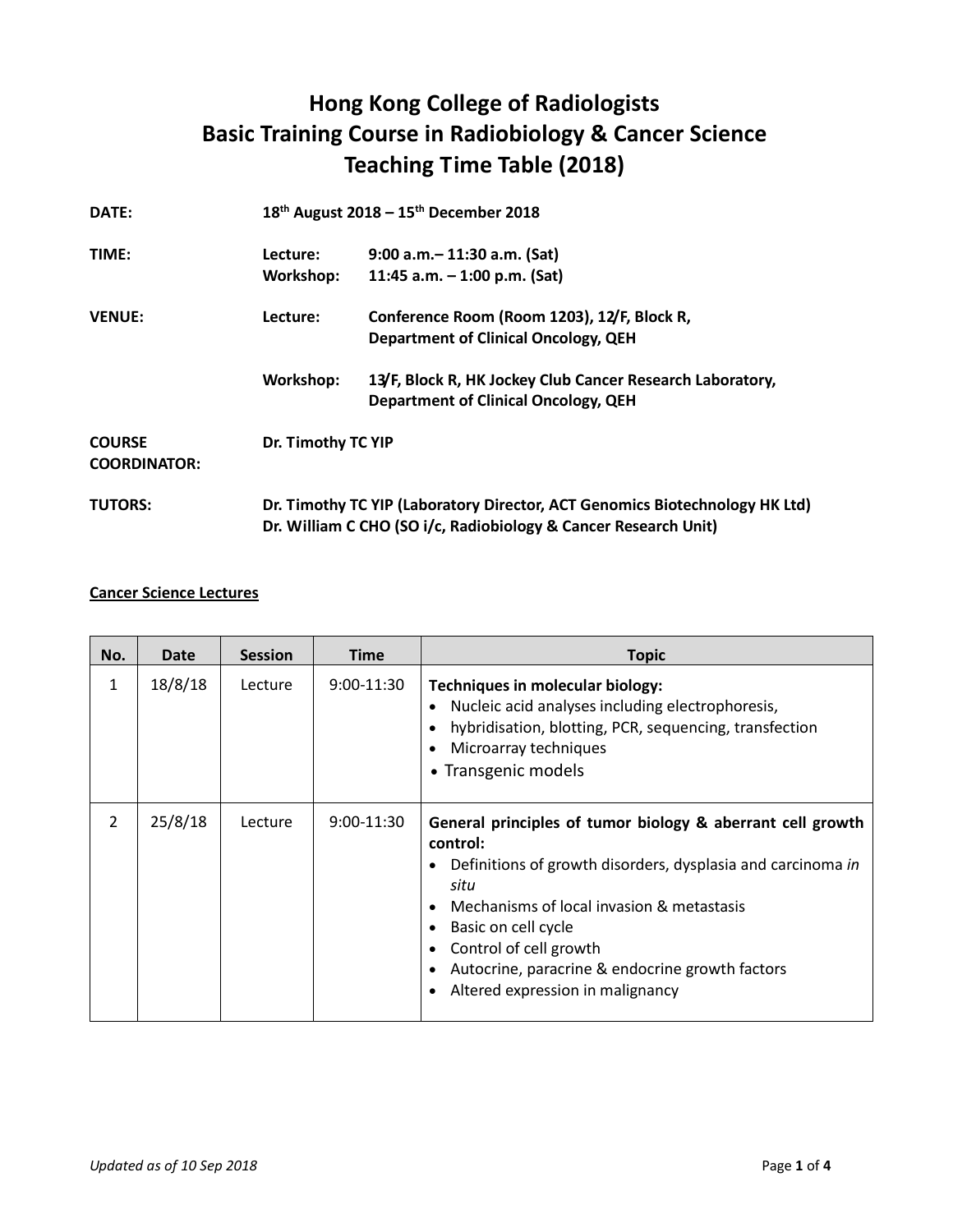| 3   | 1/9/18  | Lecture  | 9:00-11:30  | <b>Causation of human cancers:</b><br><b>Environmental factors</b><br>$\bullet$<br>Carcinogenesis<br>Viral carcinogenesis (HPV, EBV, etc)<br>Radiation carcinogenesis<br>$\bullet$<br>1. Ionising & non-ionising radiation<br>2. DNA damage & repair, nucleotide excision repair<br>3. Repair genes & gene products        |
|-----|---------|----------|-------------|----------------------------------------------------------------------------------------------------------------------------------------------------------------------------------------------------------------------------------------------------------------------------------------------------------------------------|
| A&B | 1/9/18  | Workshop | 11:00-13:00 | Molecular biological techniques for cancer studies (I) & (II)<br>(identical to workshop on 8/9/18)                                                                                                                                                                                                                         |
| 4   | 8/9/18  | Lecture  | 9:00-11:30  | The genetics of normal and malignant cells:<br>• Point mutations, translocations, deletions, gene<br>amplification and over-expression<br>• Oncogenes, proto-oncogenes, tumor suppressor genes (with<br>examples)<br>• Polymorphism, mini & microsatellites<br>• Brief chromatin & chromosomal structure<br>• Gene therapy |
| A&B | 8/9/18  | Workshop | 11:00-13:00 | Molecular biological techniques for cancer studies (I) & (II)<br>(identical to workshop on 1/9/18)                                                                                                                                                                                                                         |
| 5   | 15/9/18 | Lecture  | 9:00-11:30  | The epigenetics of normal and malignant cells:<br>• DNA hypermethylation, hypomethylation & association with<br>cancer<br>• Methylation reversal<br>• Histone acetylation & deacetylation & association with<br>cancer<br>• Protein-protein interactions                                                                   |
| 6   | 22/9/18 | Lecture  | 9:00-11:30  | The physiology of haemopoiesis:<br>• Marrow structure and organisation<br>• The haemopoietic microenvironment<br>• Cell lineages and hierarchies<br>• Control mechanisms in normal haemopoiesis<br>• Tumour vasculature and angiogenesis                                                                                   |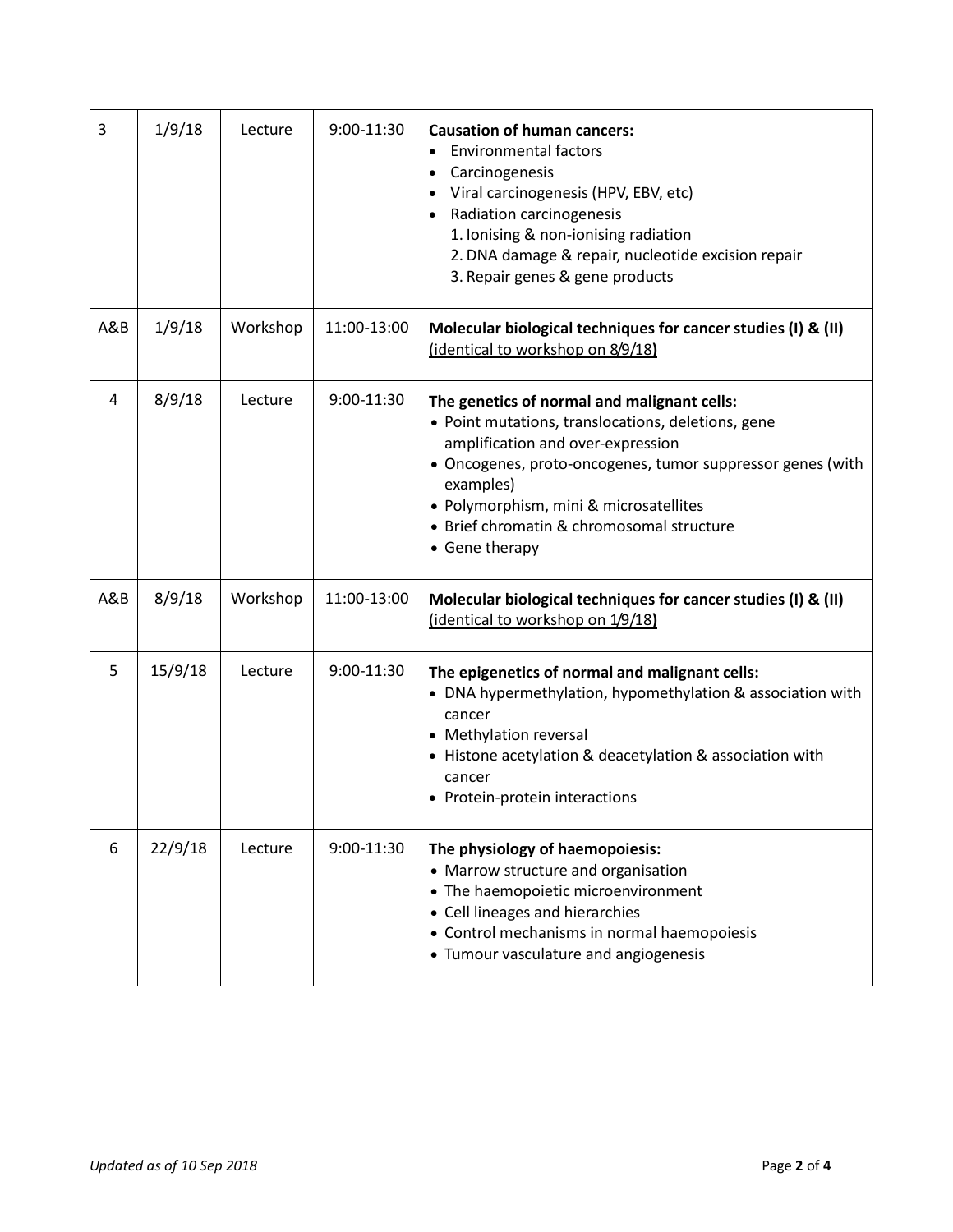| 7 | 29/9/18  | Lecture  | 9:00-11:30  | <b>Growth of normal and malignant cells:</b><br>• Tumor kinetics<br>• Signal transduction (MAP kinase pathway, etc), kinase<br>inhibitors & cancer                                                                                                                                        |
|---|----------|----------|-------------|-------------------------------------------------------------------------------------------------------------------------------------------------------------------------------------------------------------------------------------------------------------------------------------------|
|   |          |          |             | • Cyclin, cyclin kinases & inhibitors & cancer<br>• Gene promotors<br>(Rescheduled from 6/10/18)                                                                                                                                                                                          |
| C | 29/9/18  | Workshop | 11:45-13:00 | Immunological techniques for cancer studies                                                                                                                                                                                                                                               |
| 8 | 6/10/18  | Lecture  | 9:00-11:30  | The immune system:<br>• Cellular immune system<br>• Antigen recognition & processing<br>• Dendritic cells<br>• Immunological surveillance<br>• Tumor immunology<br>• Immunotherapy<br>(Rescheduled from 29/9/18)                                                                          |
| 9 | 20/10/18 | Lecture  | 9:00-11:30  | Cancer susceptibility & inheritance genetics:<br>• Inherited syndromes: AT, XP, Nijmegin break syndrome<br>• Li-Fr, Lynch, MEN, Cockayne, FPC, inherited breast cancer<br>syndromes<br>• Genes conferring susceptibility to cancer<br>• Familial linkage analysis<br>• Genetic counseling |

## **Radiobiology Lectures**

| No. | Date     | <b>Session</b> | <b>Time</b>  | <b>Topic</b>                                                                                                                                                                                                                                                                              |
|-----|----------|----------------|--------------|-------------------------------------------------------------------------------------------------------------------------------------------------------------------------------------------------------------------------------------------------------------------------------------------|
|     | 13/10/18 | Lecture        | $9:00-11:30$ | <b>General principles of radiobiology:</b><br>• Cellular systems (hierarchical, flexible) and their response to<br>radiation<br>• Parallel and linear systems<br>• LET and its relevance to cellular damage<br>• Radiation damage at the cellular level (membrane,<br>cytoplasm, nucleus) |
| 2   | 27/10/18 | Lecture        | $9:00-11:30$ | Cell survival curves, radiation damage & repair:<br>• Current formulae applied to cell survival curves<br>determination (e.g. Linear quadratic model, $\alpha \& \beta$ cell kill,                                                                                                        |